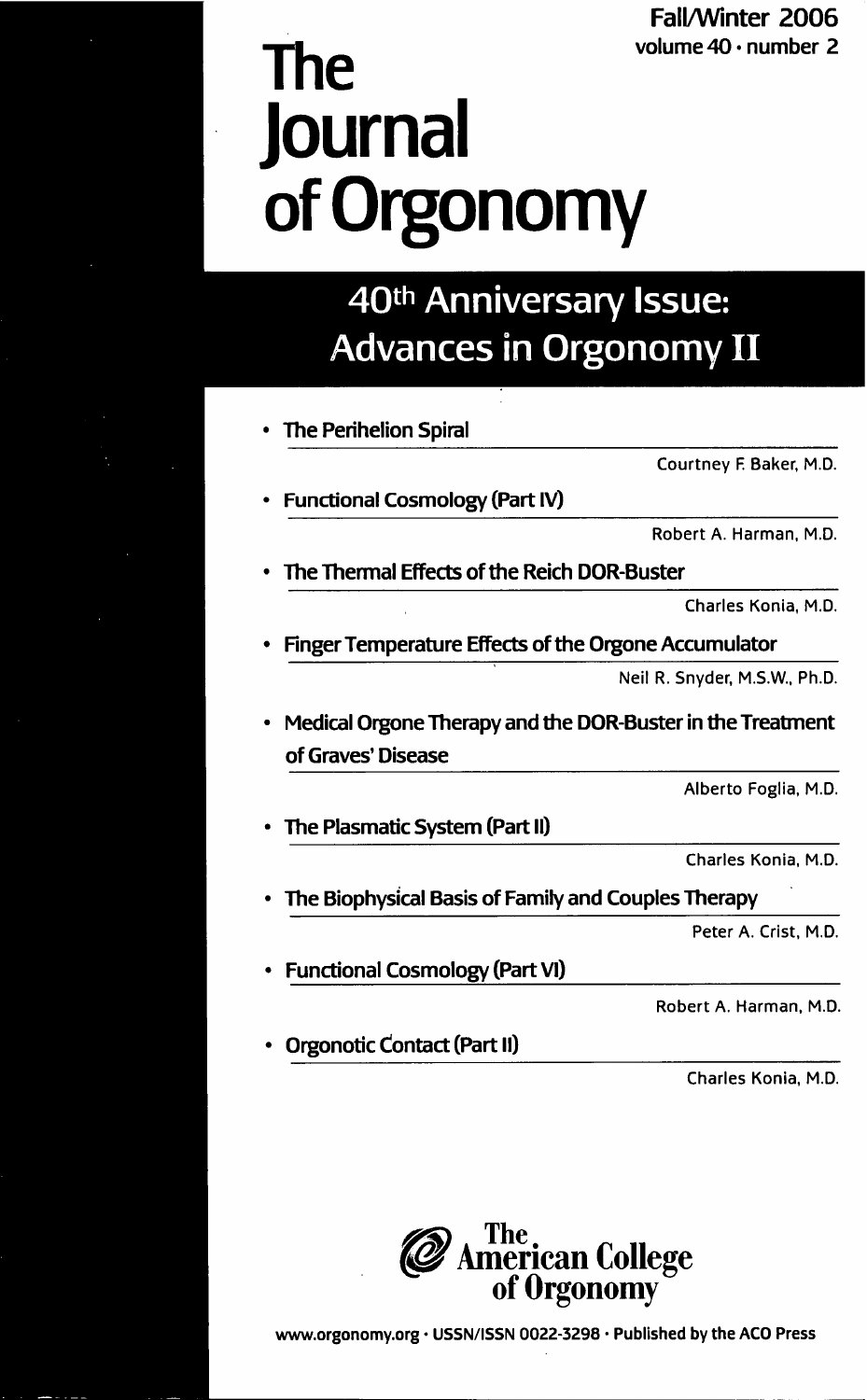## **The Plasmatic System (Part II): The Endocrine** Svstern

#### **Charles Konia, M.D.**

Editor's Note: *This article, originally published in* 28(1), 1994, the second *of two by Dr. Charles Konia, advances our understanding of the plasmatic system by including the endocrine system.*\* With a masterful use of functional thi~king, *Dr. Konia develops a groundbreaking functional understanding, of the ·system that is central to the homeostasis of organisms. He shows how homeostasis involves the integration of antithetical functional pairs of hormone systems,' thus taking our understanding of homeostasis, out of the mechanistic approach of stimulus'and feedback loops. Dr. Konia 'also further develops the , functional energetic understanding of receptors as "perceptors,* " *the somatic sites ofperception.. This concept, first described by him'inrelation totheimmune* , *system' in the first ofthis pair of articles, has profound implications for a functional understanding of the endocrine system.* [Peter A. Crist, M.D.]

Classical neurology, through its mechanistic perspective, views the central nervous system (CNS), which includes the brain and spinal cord, as an organ that *controls* or directs the various, organismic functions. In contrast, functionalism asserts that the CNS *integrates* the ' various component functions of the organism into a unitary whole. The CNS is organized in a manner that effects'biophysical integration. The brain "centers" are composed of groups of neurons called ganglia, located according to lawful movement of biological orgone energy in the CNS.This has been discussed elsewhere (Konia 1983). One such group of neurons is, the hypothalamus which is involved in the integration of both the autonomic nervous system (ANS) and the endocrine system. It will be shown that both the hypothalamus and the endocrine system must be included as part of the plasmatic system.

, \*See Editor's Note accompanying the republication of "The Plasmatic System (Part I): The Immune System" in the *Journal of Orgono*my 40(1),2006.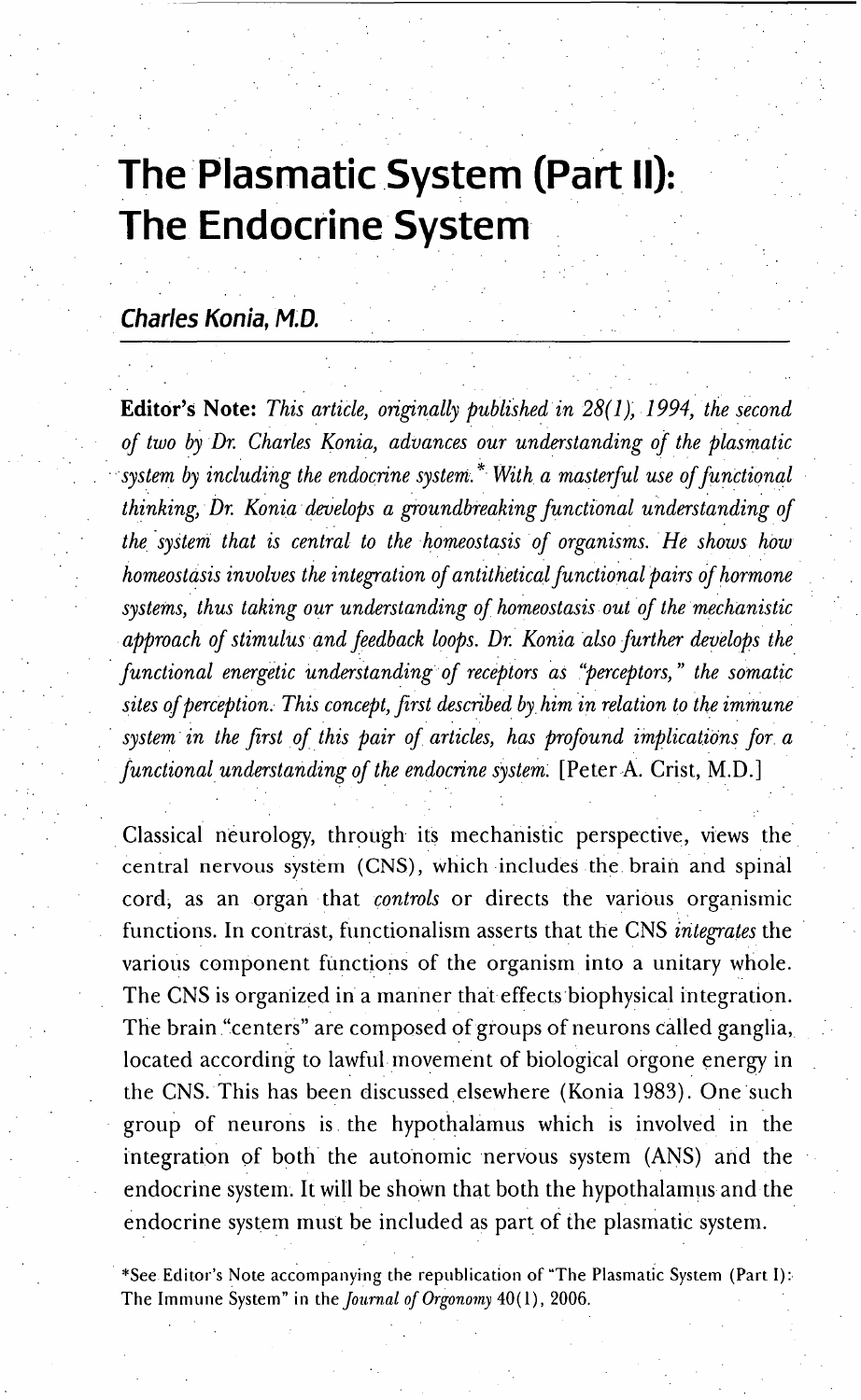. . '. **The Relationship oftheEndocrine System To The Plasmatic System1** The ameba lacks both a nervous system and a hormonal system. . Nevertheless, all biological functions such as locomotion, digestion, . excretion, etc. are governed by the same basic protoplasmic function of pulsation as in higher metazoa.

The structural appearance of the plasmatic system in its simplest form in metazoa is the ANS with its two major divisions, the sympathetic and parasympathetic systems. . .

It was noted in "The Plasmatic System (Part I)" that the sympathetic innervation to all organ systems effects central excitation. while the parasympathetic innervation effects peripheral excitation. The oscillation of excitation between center and periphery constitutes orgonotic pulsation (Konia 1993). The hormones that correspond to these two systems are epinephrine and acetylcholine, respectively. In effecting excitation, epinephrine is functionally identical to activity of the sympathetic nervous system and acetylcholine to the activity of the parasympathetic nervous system. Together, the autonomic and hormonal systems maintain the pulsatory function (expansion and contraction) which sustains life. Reflecting the simplicity of their biological function, these two hormones have the simplest biochemical structure of all the major hormones of the endocrine system.

peripheral excitation (parasympathetic -< nervous system) (acetylcholine) pulsation of ANS . central excitation (sympathetic'

nervous system) (epinephrine)

In phylogenie development, the higher level of orgonotic potential in living systems is maintained by the biological synthesis of biochemical substances of greater specificity and higher orgonotic charge. This process also gives rise to the development of the endocrine system. Accompanying the specialization that occurs with

<sup>1</sup>The purpose of this discussion is to demonstrate the basic fact that the endocrine system functions as a vital component of the plasmatic system. The wealth of biochemical and physiological details amassed by mechanistic endocrinology are comprehensible when viewed from this perspective.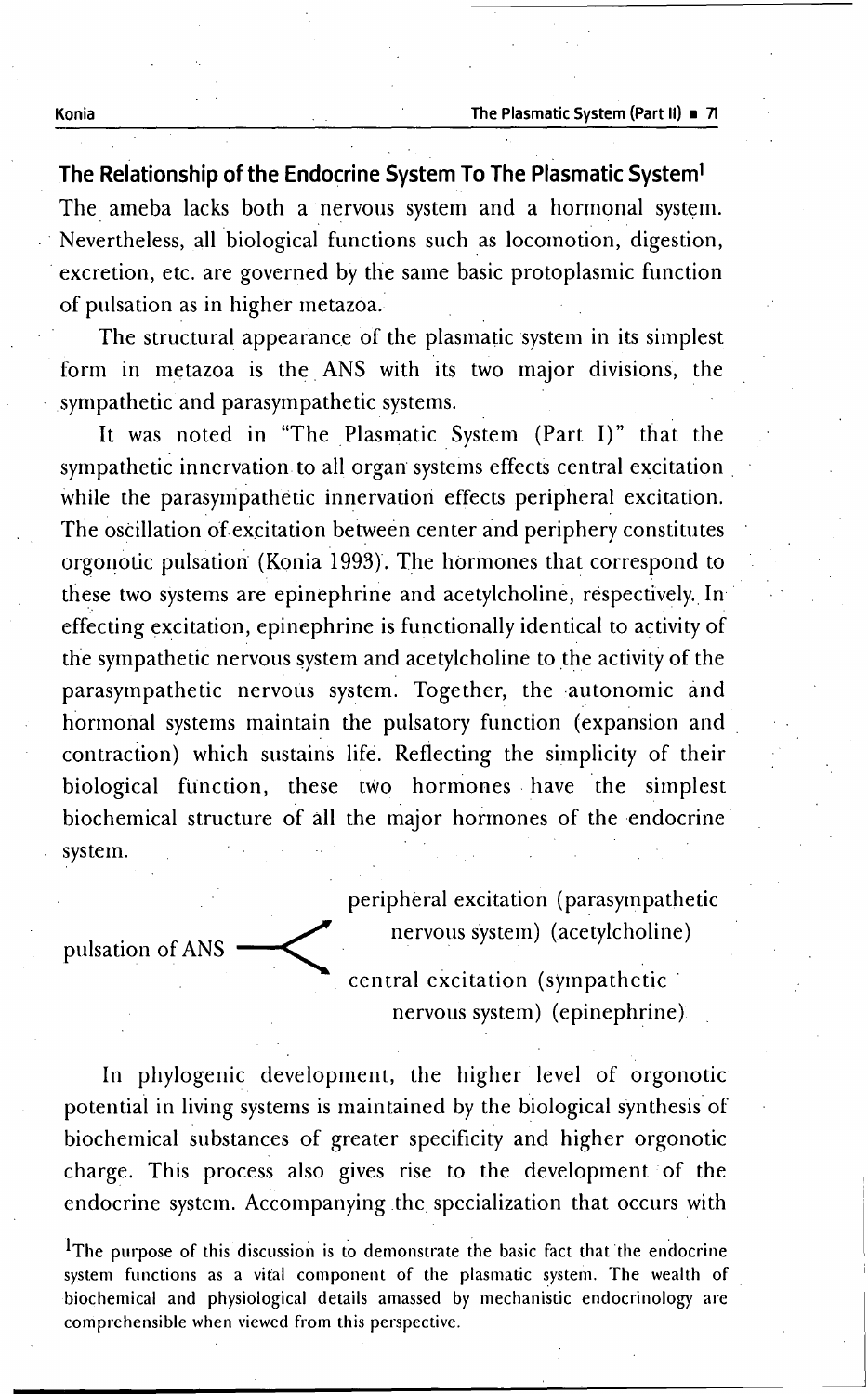#### .72 .• Journal of Orgonomy vol.40 no.2

.the phylogenic development of metazoa, the plasmatic system is organized according to the capacity of these biological systems to attain a greater level of orgonotic charge. Qualitatively different .biological systems arise accompanying quantitative increases in orgonotic charge of biological systems. As an example, the vascular system develops and with it the functionally distinct blood components that sustain a higher level of orgonotic charge and discharge. These include primarily the red and white blood cells.

Similarly, the various endocrine glands and the hormones produced by them are formed as the greater specialization accompanying the increased orgonotic capacity level of more complex organisms demands a higher metabolic rate. In this way, the endocrine system develops as an *extension* of the neurovascular-hormonal plasmatic system, to which it is related both anatomically and physiologically. The endocrine glands discharge their hormones directly into the blood stream of the plasmatic system and exert specific biological effects on their various target organs and organ systems.

Claude Bernard, the renowned 19th century French physiologist, first formulated the concept of homeostasis, a tendency to physiological stability of the organism. He pointed out that an. organism lives within two environments: the external environment .that surrounds it, and, more importantly, a *milieu interieur.*

This internal environment, the fluid compartment, contains the fluid produced and maintained by the organism within which the cells of the body are bathed. Organisms become more independent of changes in the outer world by maintaining a constant internal environment. Bernard emphasized that "it is the fixity of the *milieu interieur* which is the condition of free and independent life" and that "all the vital mechanisms, however varied they may be, have only one function, that of preserving constant the conditions of life in the' internal environment" (Bernard) .

Mammals, for example, maintain stringent control over the concentration of glucose, calcium, sodium, hormones, and other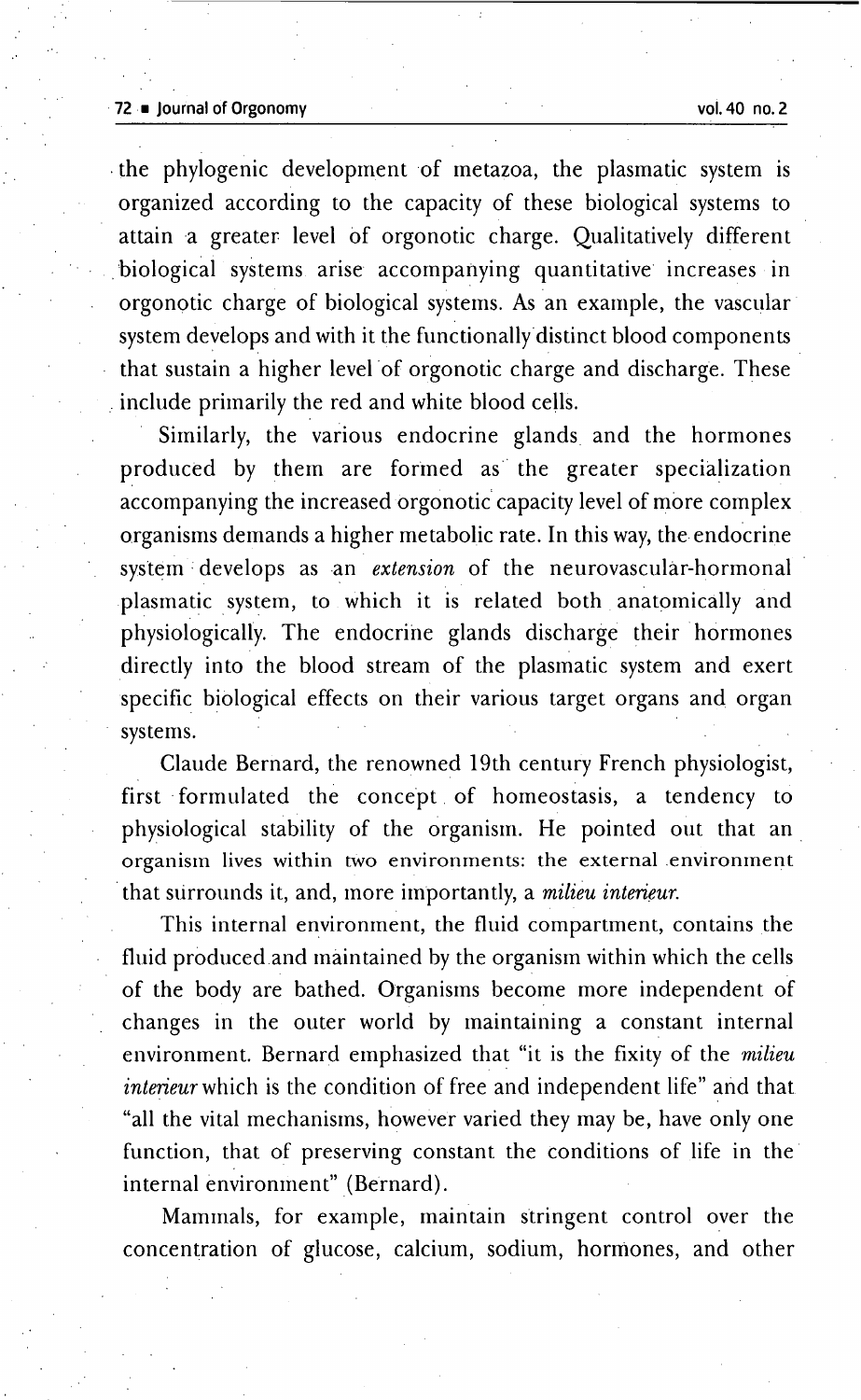constituents of the body fluids. Only small fluctuations in their .important fluid components are tolerated. Otherwise, the organism .faces. immediate and often fatal consequences. Homeostatic values, however, are not invariant. They depend on the time of day, time of year, stage of development, age, and sexual status of the organism. Undoubtedly, the ability to maintain a constant internal environment, often in the face of adverse environmental conditions, is responsible for the wide distribution of mammals in all types of habitats.

The biophysical basis for maintaining a *milieu interieur* is the organism's *orgonotic capacity level.* The higher orgonotic capacity level of phylogenically developed metazoa is functionally identical with increased levels of charge and discharge required in metabolic functions. This results in a greater degree of biological independence from the environment.

,How does the body maintain such precise control over the concentration of such fluid components as glucose, calcium, and sodium ions? Mechanistic medicine resorts to the concept of feedback systems. If the plasma concentration of a metabolite is diminished, for example, by its loss through the urine or by perspiration, the body responds by releasing a substance, in this context, a hormone, which then acts on other cells to release their stores of the needed .metabolite or to prevent its loss from the body. These responses to hormonal stimulation elevate the plasma levels of such factors as sodiuin or glucose to a point which then stimulates the body to shut off the synthesis and release of the hormone. Increased metabolic availability (higher blood and intracellular levels), therefore, functions as a negative feedback stimulus.

#### **The Pulsatory Nature of the Endocrine System**

Although capable of explaining the phenomenon of homeostasis, the concept of feedback systems is mechanical and ignores the biological *[unction* that is the basis for regulating the constancy of the blood components.

Using the pulsatory function to understand homeostasis is far simpler and avoids complicated and often mystical assumptions, such

Konia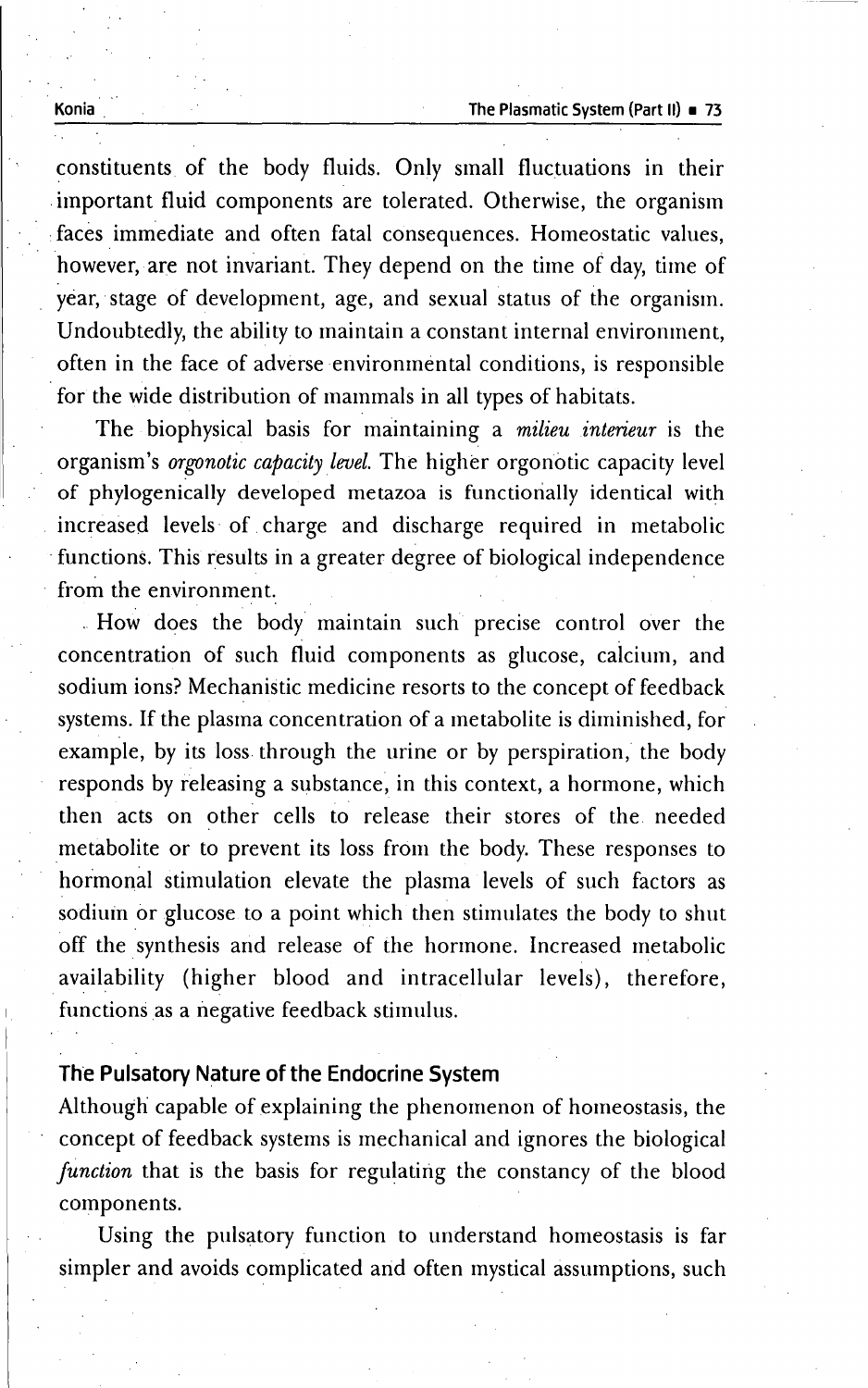#### 74 **■** Journal of Orgonomy vol. 40 no. 2

as the problem of how a receptor "recognizes" the levels of a particular blood component so that it can either "turn on" or "turn off" its activity.

We know that the organ systems regulated by the endocrine system function in a pulsatory manner, In order to satisfactorily comprehend endocrine functioning, two questions need clarification.

- 1. What is the functional basis for the interactions of the endocrine system hormones with the various organs of the body that they regulate?
- 2. What is the basis for the function of "recognition" of the endocrine system hormones by their various target organs?

#### **The Basis for the Interaction of the Endocrine System with the Somatic Function of the Organism**

This interaction can be simply and satisfactorily understood when . .viewed according to the principle of *altemating opposition* between specific hormone systems regulating a particular metabolic function. On a biochemical or ionic level, this principle is based on the expression of the antithetical functions of expansive (parasympathetic) and contractive (sympathetic) activity. This can be. written as a functional equation in the following manner:

.Condition A (Decrease in Plasma Substance)

hormone inhibition  $\leftarrow$  hormone stimulation.

Condition B (Increase in Plasma Substance)

*Alternating Opposition Between Hormonal Systems.*

Some specific examples follow:

#### **A. Glucose Homeostasis**

If plasma glucose levels drop due to increased muscular activity or limited food intake, the alpha  $(\alpha)$  cells of the Islets of Langerhans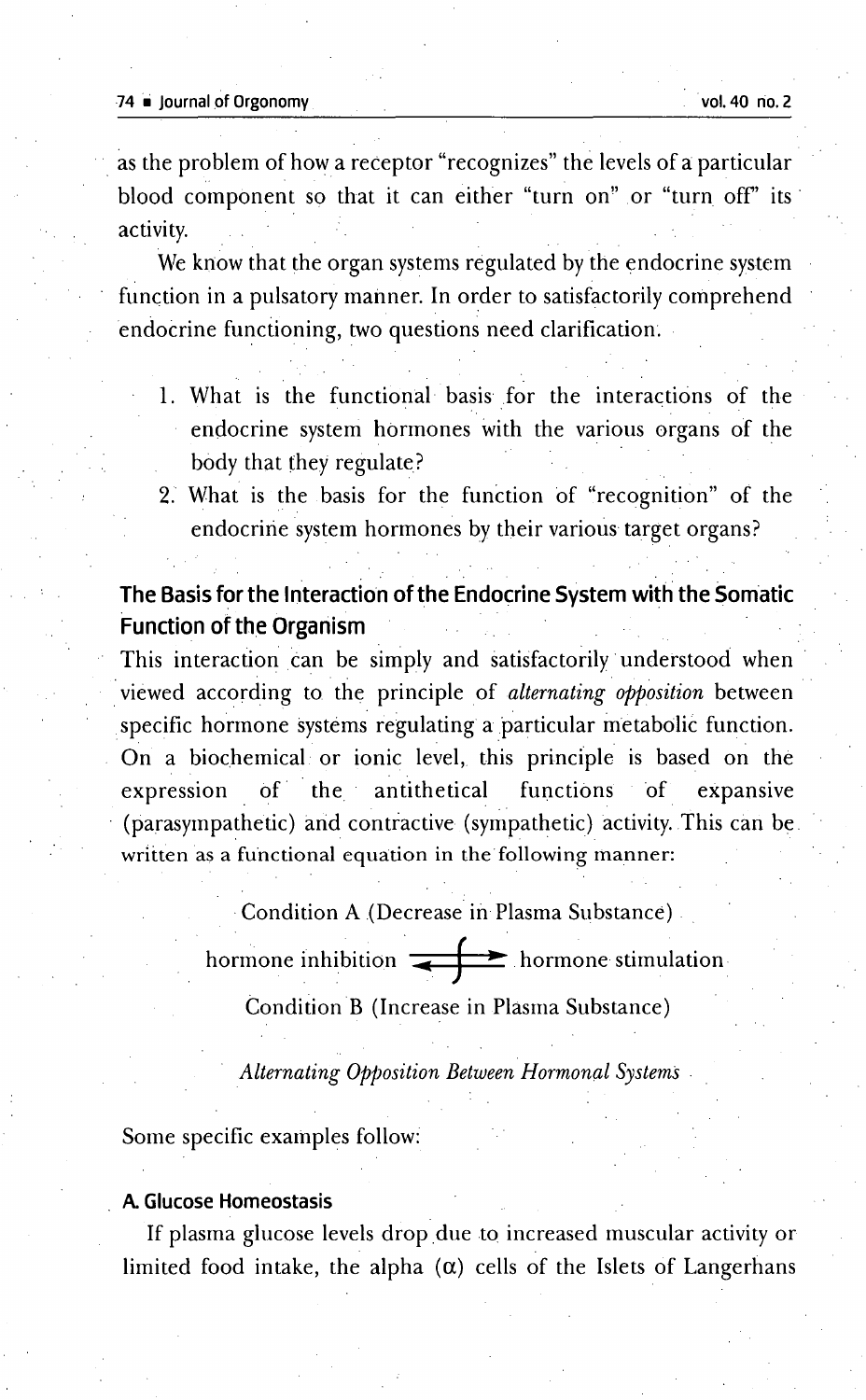release glucagon. This hormone effects, the discharge of stored glucose into the blood stream and returns glucose levels back to normal. If, on the other hand, blood glucose levels are elevated, as occurs after a meal, other pancreatic islet cells, the beta (ß) cells, release the hormone insulin. Insulin induces the uptake of glucose from the blood into the liver and other organs. Thus, the glucose level of the blood is reduced, to normal concentrations. The regulation of blood glucose can be shown functionally.

#### Cells Release Glucagon (Contraction)

decrease blood glucose  $\overline{\phantom{a}}$  increase blood glucose via liver storage or via exercise " via dietary intake.

via release from liver or

Cells Release Insulin , (Expansion)

*Alternating Opposition Between Glucagon-Insulin System of Pancreatic*  $\alpha$  *and*  $\beta$  *cells* 

#### B.Calcium Homeostasis

If ionic calcium levels fall, the parathyroid gland releases parathormone which then acts on bone to release stored calcium ions, on the gut to enhance absorption of calcium, and on the kidney to enhance calcium reabsorption. All these actions tend to bring the concentration of the cation back to normal, If the plasma calcium ion, level becomes elevated, as it may after a meal, then the parafollicular cells within the thyroid gland release a hormone, calcitonin, which effects deposition of calcium into bone and which prevents calcium uptake and reabsorption. The result is a lowering of plasma calcium, ' This is shown as follows:

decrease in blood calcium via calcitonin (expansion) increase 'in blood calcium via parathonnone (contraction)

*Alternating Opposition Between Parathormone and Calcitonin*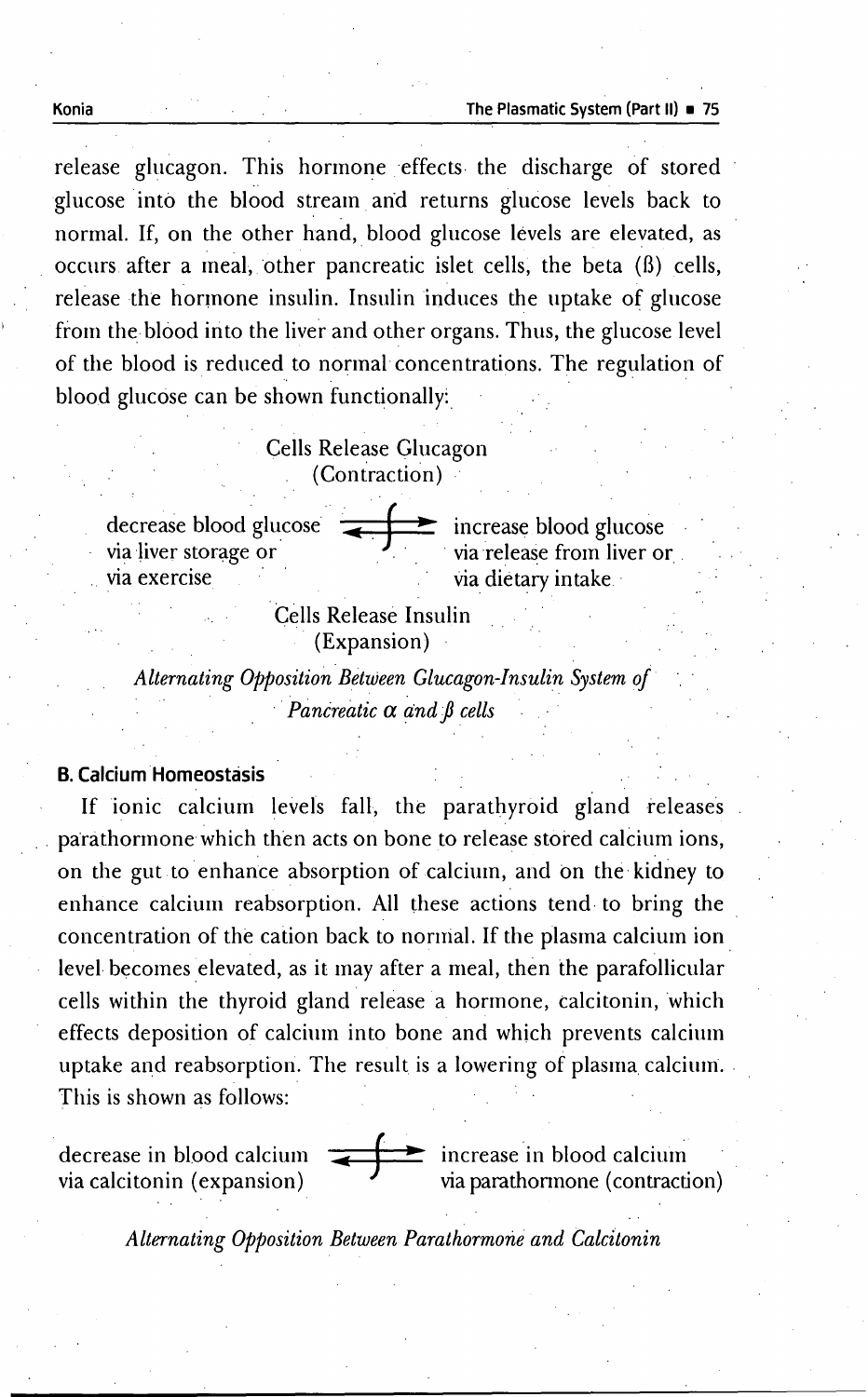#### **C. Sodium and Potassium Homeostasis**

In this case, the regulation of the potassium  $(K)$  to sodium  $(Na)$ ratio, alternating opposition of functions occurs, not between two hormones, but between a series of enzymatic and hormonal substances, and the plasma substances being regulated by them  $(K,$ Na). The hormonal system consists of angiotension II and the mineralocorticoid hormone, aldosterone.

With a drop in plasma sodium, a series of biochemical reactions occur, ending with the release of aldosterone from the adrenal cortex. This hormone acts on the kidney to effect sodium resorption from the urine. The same effect occurs with an increased plasma potassium to sodium ratio. Increasing plasma sodium, in turn, inhibits aldosterone secretion and, hence, plasma sodium concentrations:

#### Aldosterone Stimulation .. (Contraction)

decrease in plasma sodium,  $\boxed{\phantom{a}}$  increase in plasma sodium, increase in plasma potassium  $\begin{array}{c} \hline \end{array}$  decrease in plasma potassium

#### Aldosterone Inhibition (Expansion)

In each of the above examples, one function is an expression of a parasympathetic function (insulin release, decrease in plasma calcium) while the other is an expression of a sympathetic function (glucagon release, increase in plasma calcium, etc.)

The findings tabulated here show the following facts:

- 1. The antithesis between the potassium (parasympathetic) group . and the calcium (sympathetic) group: expansion and con- . traction.
- 2. The antithesis of center and periphery with regard to excitation.
- 3. The functional identity of sympathetic and parasympathetic functions with those of chemical stimuli.
- 4. The dependency of the innervation of the individual organs on the functional unity and antithesis of the total organism.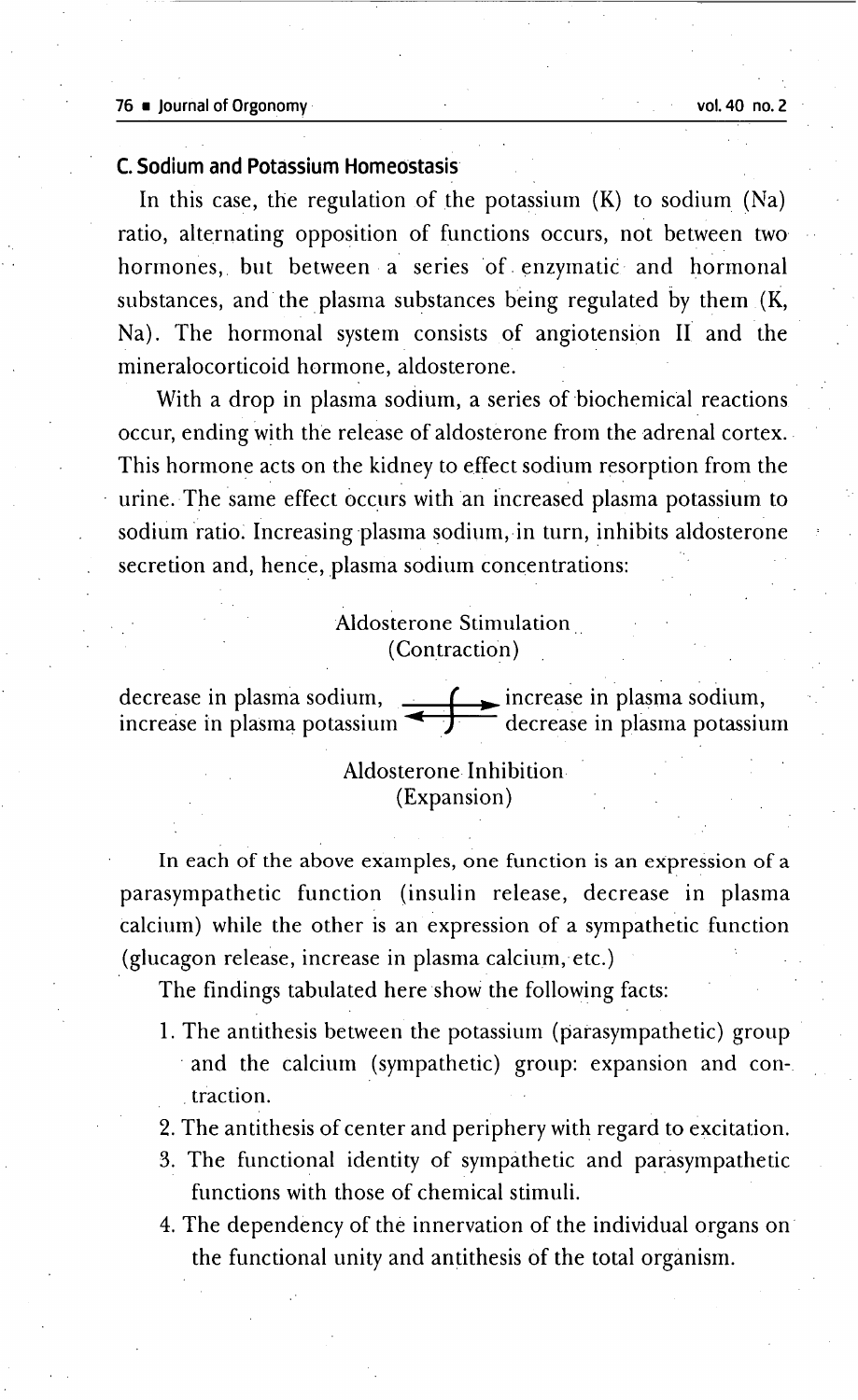#### **The Integrating Function of the Brain**

The separate functions that have just been discussed are actually component functions of the organism. In this section, it will be shown how these various component functions are integrated within the unitary functioning of the total organism. Asstated earlier, organismic integration is effected by the brain. The *endocrine hypothalamus* and the *pituitary gland* are the two main regions of the brain involved in the function of integration, at least in regard to the plasmatic system and, in particular, the endocrine extension of this system.

Just as the ANS is functionally divided into a center and a periphery-with the central ganglia involved with sympathetic functions and the peripheral ones with parasympathetic functionsso, too, is the hypothalamus functionally organized. The *posterior hypothalamus* is involved with *sympathetic* activity. (pupil dilation, rapid : heart rate, elevation of systemic blood pressure, increased striated muscle tone) while the *anterior hypothalamus* integrates such *parasympathetic* functions as sleep and digestion.

Since the endocrine hypothalamus and endocrine glands are part of the plasmatic system, we ask, what is the functional relationship . between them? It has been demonstrated that the hypothalamus is both anatomically and physiologically related to the *anterior* pituitary gland via the hypothalamic-hypophyseal portal system (Guillemin). This system allows hormones synthesized by the hypothalamus, such as gonadotropin-releasing hormone (GnRH) and corticotropinreleasing hormone (CRH), to pass to the anterior pituitary gland where they trigger the pulsatory discharge of various tropic hormones from the anterior pituitary gland. These hormones, in turn, stimulate the discharge of other hormones from the various endocrine target glands, such as thyroid hormone, adrenal-cortical hormones, etc.

The hypothalamus is also functionally and anatomically related to the *posterior* pituitary gland (neurohypophysis) which is actually indistinguishable from the neural substance of the hypothalamus.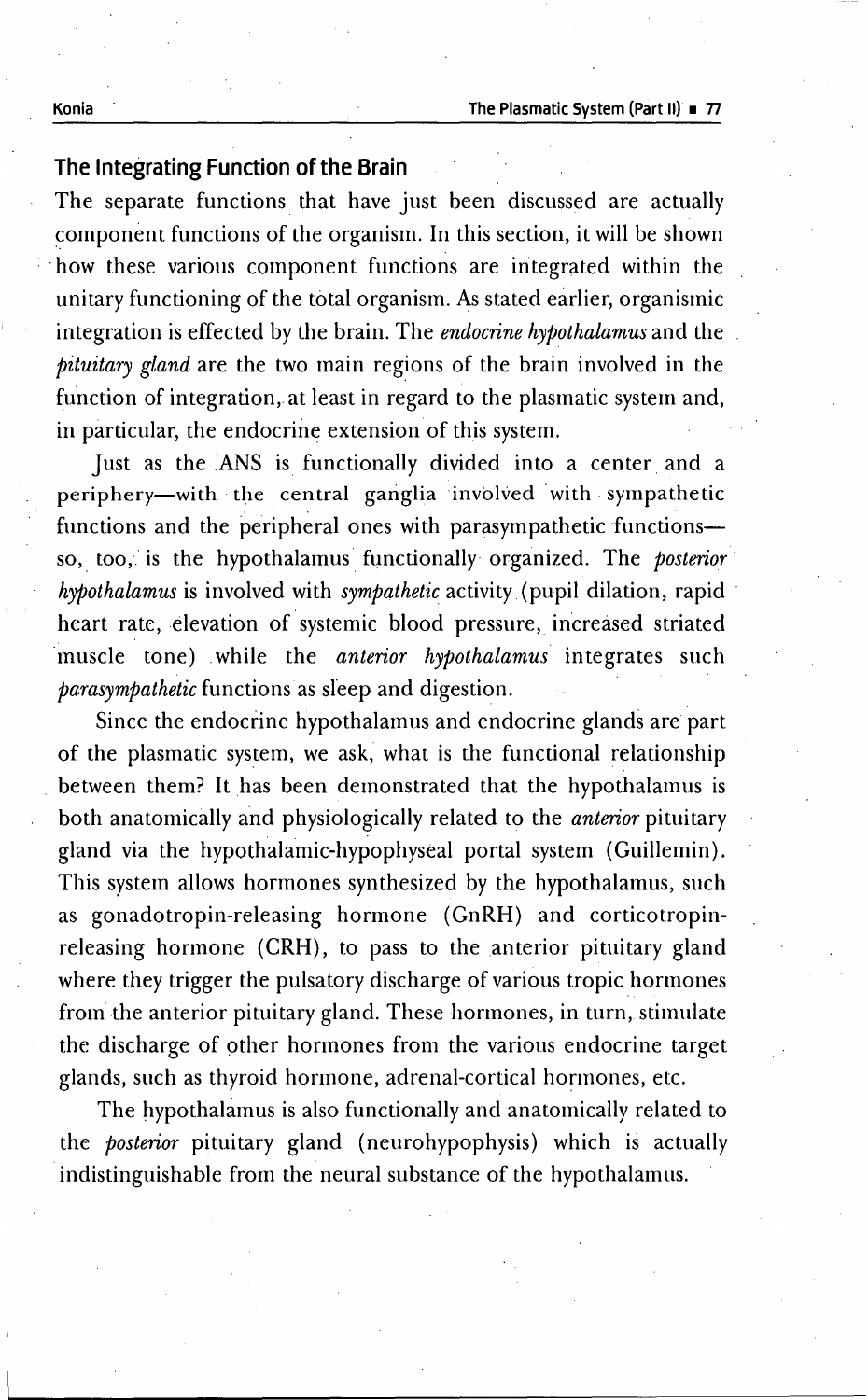#### 78 • Journal ofOrgonomy vol, 40 no;2

In summary; the hypothalamus is related to the anterior pituitary gland (adenohypophysis) by' the vascular component of the plasmatic system and to the posterior pituitary gland (neurohypophysis) by the neural component. The hypothalamus is thus that part of the CNS which *integrates the"ANS and the endocrine system.* This justifies inclusion of these brain centers as part of the plasmatic system.

, , '

The manner in which the brain integrates the various component functions of the endocrine system is by way of an alternating opposition between the hypothalamus, pituitary gland, and the various .target endocrine glands that they affect.

The hypothalamus discharges its various tropic hormones into the pituitary gland which, in turn, is stimulated via its own tropic. hormones to trigger the various target endocrine glands (the thyroid, adrenal cortex, and the gonads). The pituitary gland inhibits the hypothalamus while the various target endocrine glands are inhibitory 'to *both* the pituitary gland and the hypothalamus according to the principle of alternating opposition:

#### , Stimulation'

endocrine hypothalamus



anterior pituitary gland, target endocrine glands

#### Inhibition

*The Functional Relationship Between the Endocrine Hypothalamus and the Anterior Pituitary and Target Endocrine Glands (Thyroid,* Adrenal,etc~)

#### **Stimulation**

anterior pituitary gland  $\leftarrow \rightarrow$  target endocrine glands (thyroid, adrenal cortex, gonads) Inhibition

*The Functional RelationshipBetueen theAnterior Pituitary and the . Target Endocrine Glands*

The segmental location of the various target endocrine glands of the 'hypothalamic-hypophysial system indicates their pulsatory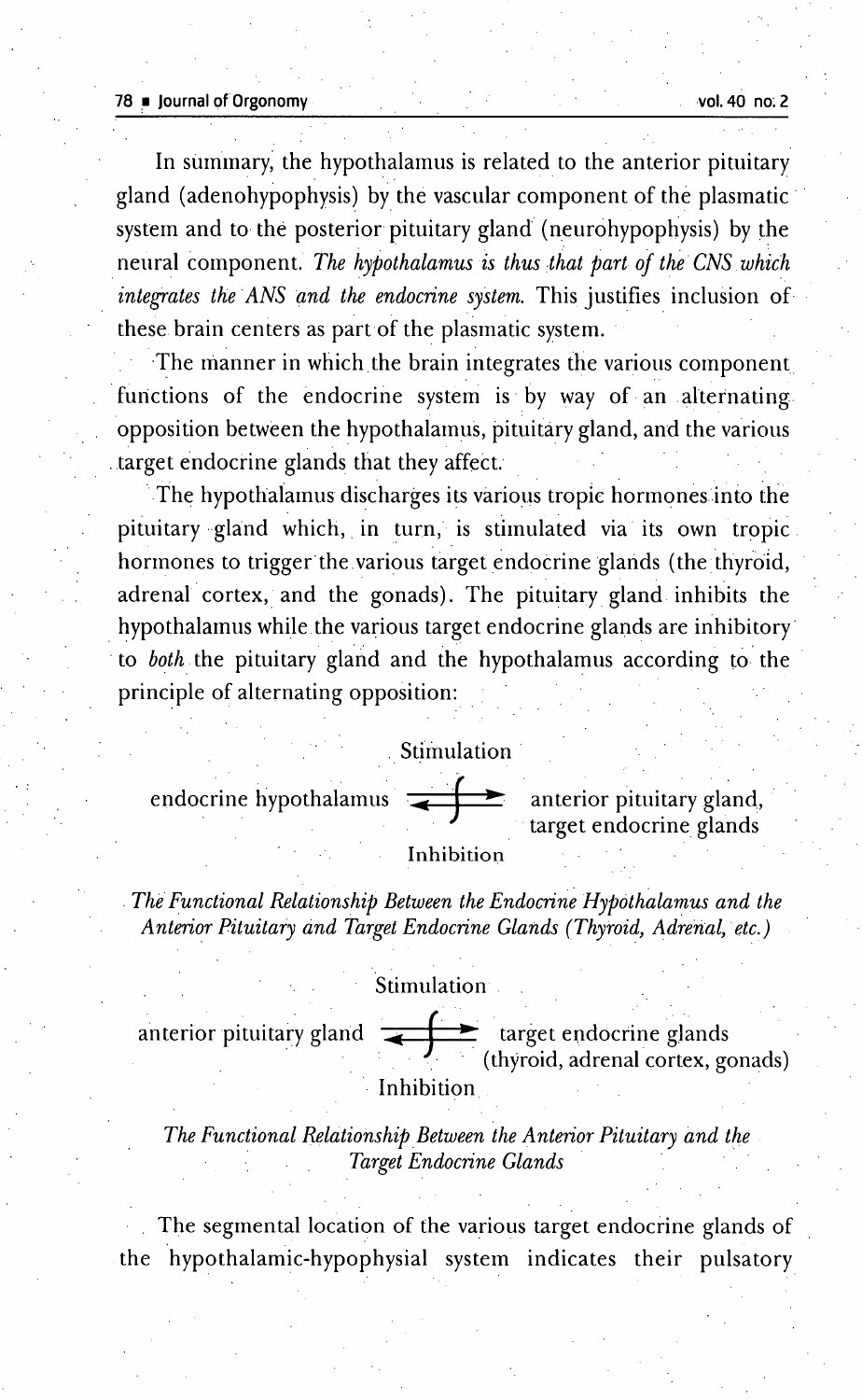function. Those glands which are located in a central segment, such as the thyroid (cervical) and adrenals (diaphragmatic), have a. sympatheticomimetic (contractive) function. The gonads, which are located in a peripheral segment (pelvis), have a parasympathe--ticomimetic (expansive) function.

#### **The Regulation** of **Oxygen Metabolism** \_ .\_

As an example, let us take the regulation of oxygen metabolism by the thyroid gland. The- hypothalamic tropic hormone, thyrotropinreleasing hormone (TRH), stimulates the adenohypophysis to release thyroid-stimulating hormone (TSH). This hormone is responsible for the thyroid gland's production of its hormones, thyroxine  $(T_4)$  and triiodothyronine  $(T_3)$ .

The chief function of the thyroid gland is the regulation of metabolism. There is strong evidence that the thyroid hormonesstimulate mitochondrial oxygen consumption and the production of high energy phosphates (ATP). These substances are necessary for many biological functions, one of which is to maintain the energy level of the organism above the level of the environment. For example, ATP maintains a positive sodium level within cells which, in turn, enables the organism to retain tissue water and orgone charge. This function is accomplished through a great expenditure of energy. In the process \_of ATP hydrolysis, heat is liberated which accounts for homeothermia, or the maintenance of a temperature level above that of the environment.

Thyroid hormones  $(T_3, T_4)$  are indispensable for normal growth and development by increasing oxygen metabolism. Yet, if left unchecked, they would increase metabolic activity to life-threateningproportions. The hormone that regulates the\_ activity of thyroid hormone is thyroid-stimulating hormone (TSH) secreted by the anterior pituitary gland.

The functional interaction between  $T_3$ ,  $T_4$ , and TSH is given by this simple relation: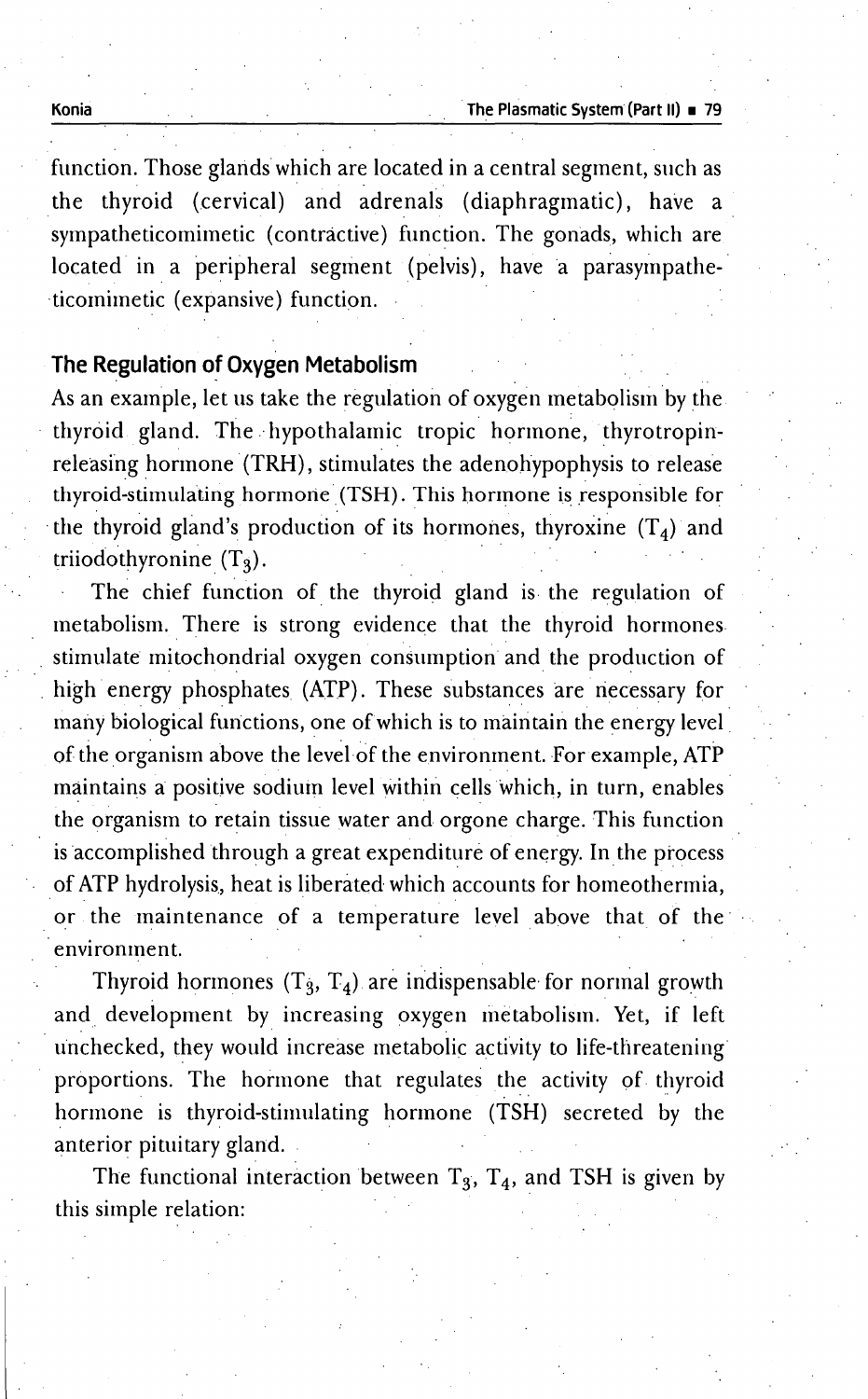#### Stimulation

| Stimulation               |                                               |
|---------------------------|-----------------------------------------------|
| TSH of anterior pituitary | $\rightarrow$ T <sub>3</sub> , T <sub>4</sub> |

#### Inhibition

This functional interaction maintains the euthyroid state, the optimum rate at which oxygen is metabolized. A disturbance in this basic relationship, due to any cause, results in disturbances in thyroid function manifested as. hypothyroidism (decreased metabolism) or. hyperthyroidism (increased metabolism). These metabolic disturbances, in turn, are based on a biopathic disturbance affecting specific *phases* in the 4-beat pulsatory cycle of tension-chargedischarge-relaxation.

In hypothyroidism, mitochondria are altered both morphologically and functionally, interfering with adenosine triphosphate (ATP) production. Decreased metabolism results from a block between the functions of tension (mechanical swelling) and bioenergetic charge. This manifests in a low basal metabolic rate (BMR) with low pulse, decreased· cardiac output, lowered body temperature, cold intolerance, coarse, dry skin, etc. The specific disturbance between the functions of swelling {tension) and charge manifests clinically as *tissue swelling* (myxedema):

### swelling  $\rightarrow$  charge

#### *Pulsatory Disturbance in Hypothyroidism*

In contrast, hypermetabolism resulting from hyperthyroidism ·is accompanied by sympatheticotonia. The disturbance in. the 4-beat cycle in this condition occurs between discharge and relaxation:

discharge  $\rightarrow$  **relaxation** 

*Pulsatory Disturbance in Hyperthyroidism·*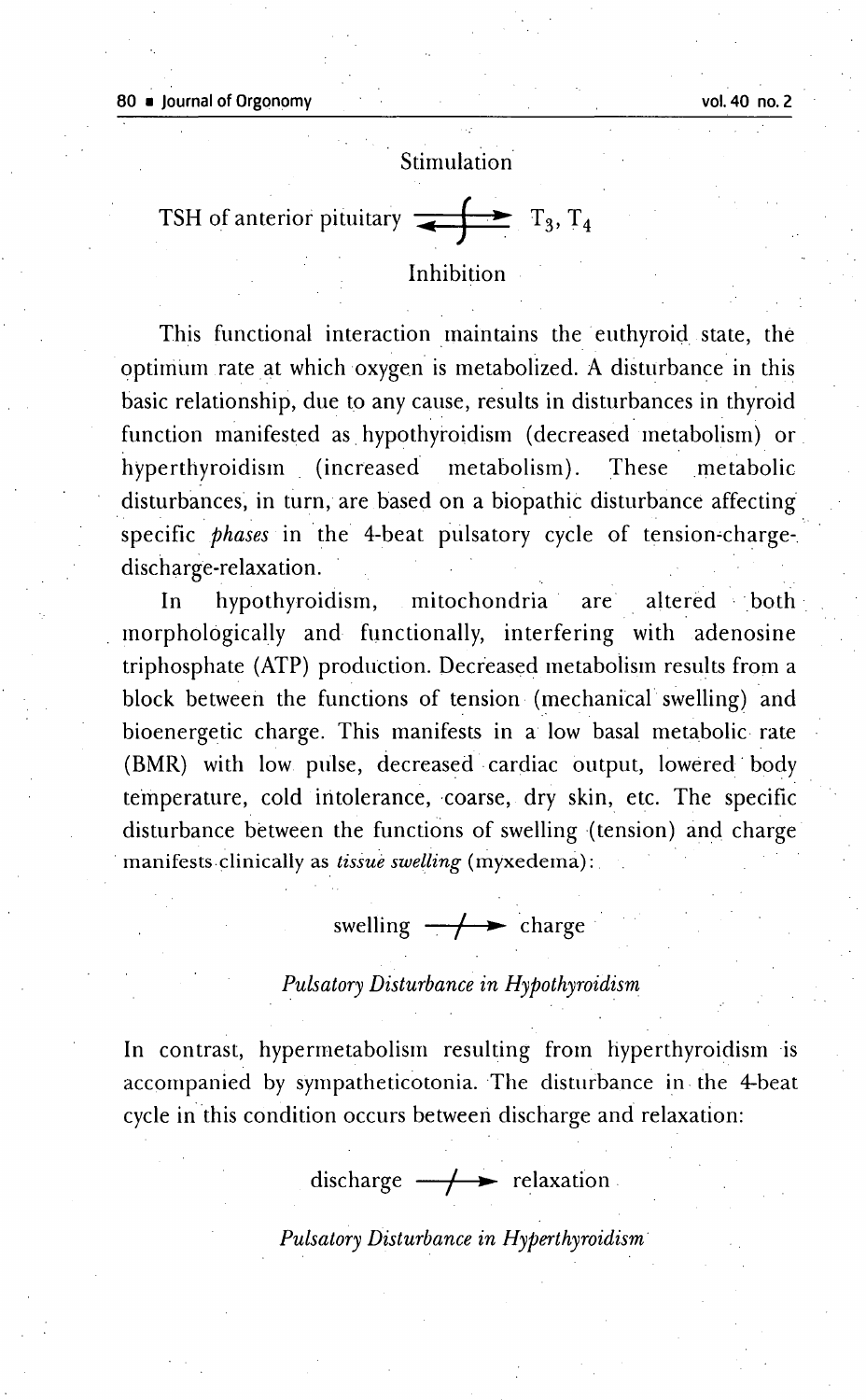Physical manifestations in this biopathy are rapid pulse, increased cardiac output, increase in body temperature with heat intolerance and erythematous, sweating skin. The seemingly paradoxical combination of increased appetite and weight loss is a direct result of increased metabolic activity.

The close association between hyperthyroidism and excessive sympathetic activity is understandable by examining the point in the 4beat cycle where the biopathic disturbance occurs (between discharge and relaxation). This highlights that the disturbance is in the *convulsive phase* of the pulsatory cycle.

In humans, the thyroid gland is richly supplied with sympathetic postganglionic neurons that not only serve a vasomotor function, but appear to directly, innervate the individual follicular cells of the thyroid gland. Another sign of sympatheticotonia in hyperthyroidism is muscle weakness, the effect of excessive thyroid hormone on the contractile apparatus of the skeletal musculature. While the speed of muscle fiber contraction is increased, its duration is reduced. Also seen are dry mouth, decreased gastric acid secretion, abnormal glucose tolerance, hyperthermia, restlessness, agitation, and, occasionally, paranoia-all evidence of increased sympathetic activity.'

In health, thyroid activity is governed by a natural pulsation with predominant expansion. This is referred to as the euthyroid state. In the presence of armor involving the thyroid gland, the function of 'contraction predominates with resultant hyper- *or* hypothyroidism. The metabolic consequences depend on the phase of the 4-beat sequence in which the disturbance occurs.

In certain cases, disturbances in thyroid function are based primarily on pituitary dysfunction and an abnormally high production of TSH. In this situation, hyperthyroidism is secondary to excess TSH. This is known as Graves' disease. It is accompanied by a protrusion of the eyes due to a myxedematous swelling of soft tissue behind the eyeball (exophthalmos). The cause of exophthalmos is probably a manifestation of ocular armor-a block in the ability of the soft tissues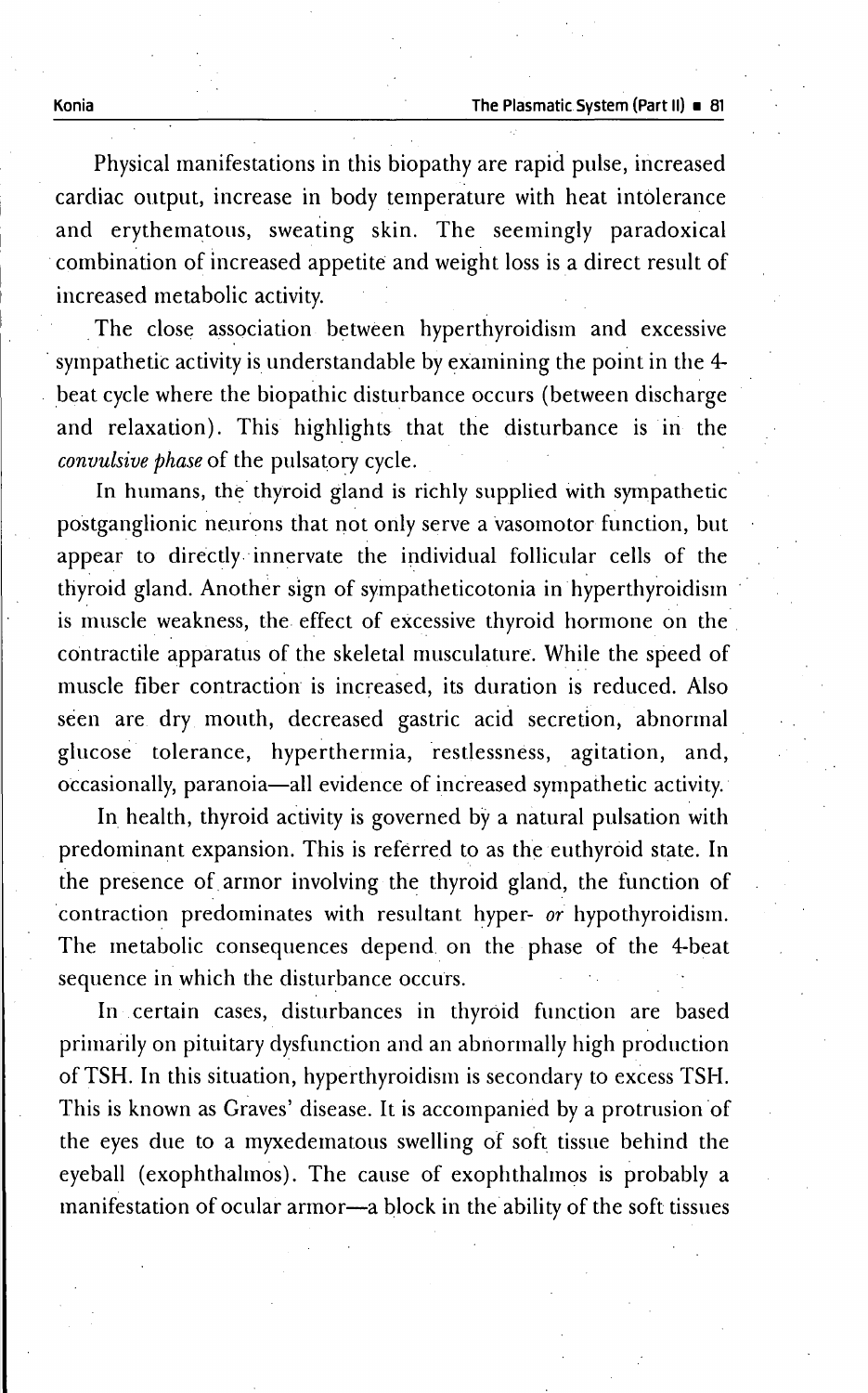#### 82 **a** Journal of Orgonomy **vol. 40 no. 2**

behind the eyes to hold charge.<sup>2</sup> This condition has to be distinguished from hyperthyroidism due to primary thyroid involvement resulting from armor of the cervical segment.

The same functional relationship that occurs between the thyrotropic hormone (TSH) and the thyroid hormones can be shown to exist between the other tropic hormones of the pituitary gland and their target endocrine glands.

#### **The Synergistic Action of Epinephrine and Adrenal Steroids**

For the sake of this discussion, which is to show the manner in which the endocrine system is integrated with the ANS, the effect of the hypothalamus and the more cephalad cortical centers is not relevant.

. The adrenal gland consists of two types of tissue of different embryological origin. Chromaffin cells are *ectodermal* in origin and are derived from the neural crest, whereas the steroidogenic component of the adrenal is of *mesodermal* origin. In humans, the chromaffin tissue which produces the catecholamines norepinehrine (NE) and epinephrine (E) is located deep within the adrenal gland (medulla). It is surrounded by an outer layer called the adrenal cortex, composed of cells which produce.steroids. The two major classes are the glucocorticoids (cortisol, corticosterone) and the mineralocorticoids (aldosterone) .

In embryological development, these two tissues come together as a single anatomical entity, the adrenal gland. There is a correlation between their degree of anatomical association and the relative amounts of NE and E produced by the chromaffin tissue: epinephrine synthesis is dependent on adrenal steroids.

Under normal. conditions, corticosteroids are discharged according to the diurnal cycle with low concentrations during sleep and increased levels upon wakening. Under certain anxiety-producing conditions; both hormones function synergistically. It appears that while E is functionally identical with acute anxiety, the synergistic action of E and adrenal steroids occurs during conditions of *chronic*

<sup>2</sup>Graves' disease is most likely a biopathic condition primarily involving the ocular segment. It is often precipitated by an emotional shock in certain predisposed individuals.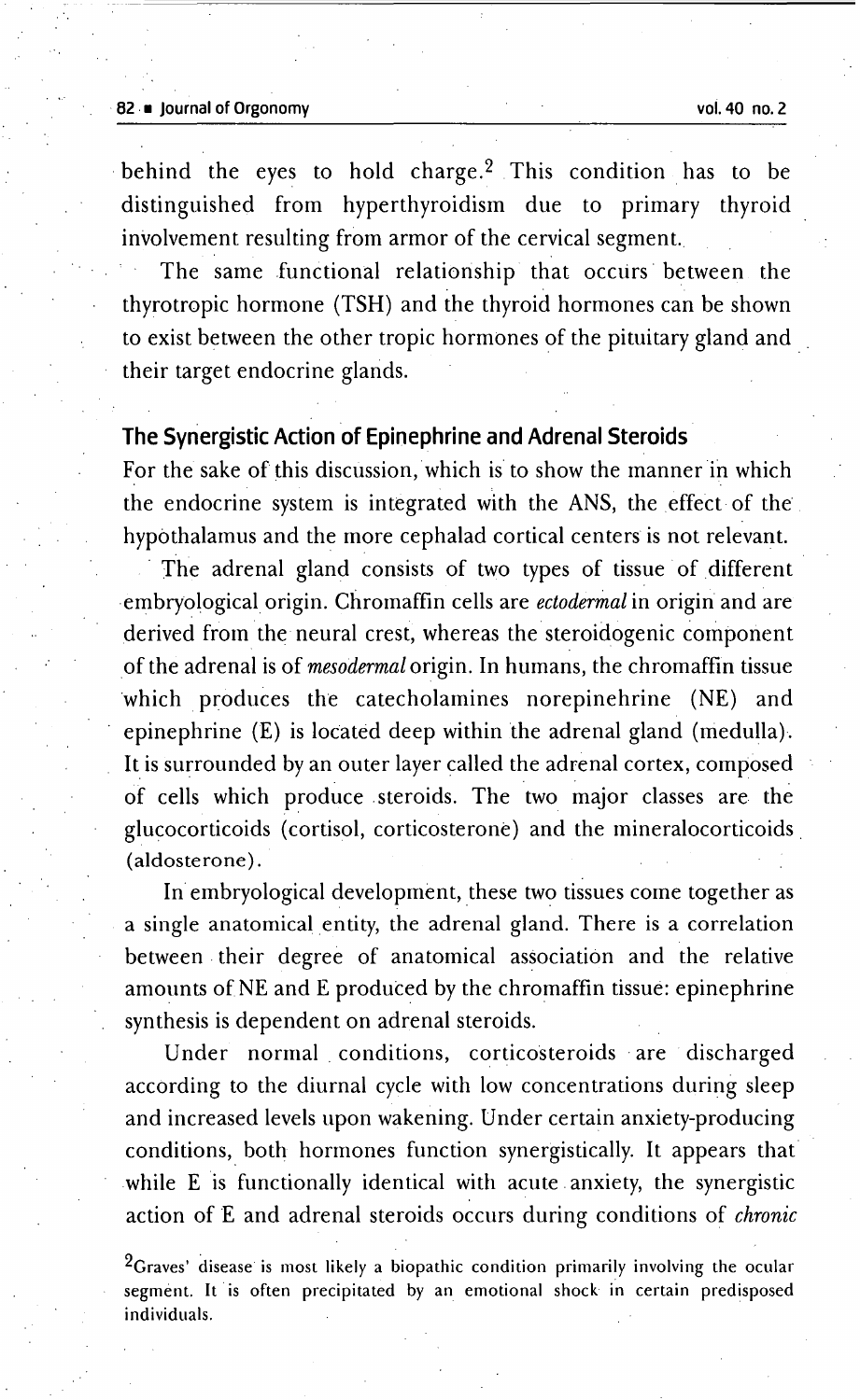Konia **The Plasmatic System (Part II) • 83** 

anxiety. If an organism is in a situation in which its integrity is threatened in a *sustained* manner, the initial reaction of contraction (acute sympatheticotonia with E release) is followed by a persistent . stimulation and release of adrenal steroids. This condition is referred to as *stress* in the traditional medical literature. It seems to correspond to the condition of· *chronic sympatheticotonia* in. the. orgonomic literature.

The hormonal aspects of this condition were identified by Selye (1967) and referred to' as the *general adaptauon syndrome* (GAS). In response to stress (chronic anxiety), the organism reacts in a typical manner:

1. An initial "alarm" reaction in which acute sympatheticotonia is associated with E release from chromafin tissue and NE release from sympathetic neurons. This is accompanied by other sympatheticomimetic effects such as increased basal metabolic rate and increased blood sugar.

2. A *resistance* phase which is associated with the release of adrenal glucocorticoids. This hormone enhances E activity. In the absence of adrenal steroids, the activity of E,and NE are depressed. With chronic biophysical contraction, this condition rapidly leads to shock and death of the organism. Glucocorticoids effect a rise of plasma glucose by a variety of pathways, such as proteolysis, lipolysis, and gluconeogenesis. Increased plasma glucose is functionally identical to sympatheticotonia and *central excitation.* The body catabolically converts fats, proteins, and carbohydrates into high energy glucose and discharges it into the plasma. The actions of glucocorticoids are slower than the initial actions of catecholamines, but they provide, in a sustained manner, the energy necessary for the organism's survival under conditions of chronic anxiety.

3. Exhaustion. Prolonged sympatheticotonia and hypercortisolism eventually lead to pancreatic failure with hyperglycemia (diabetes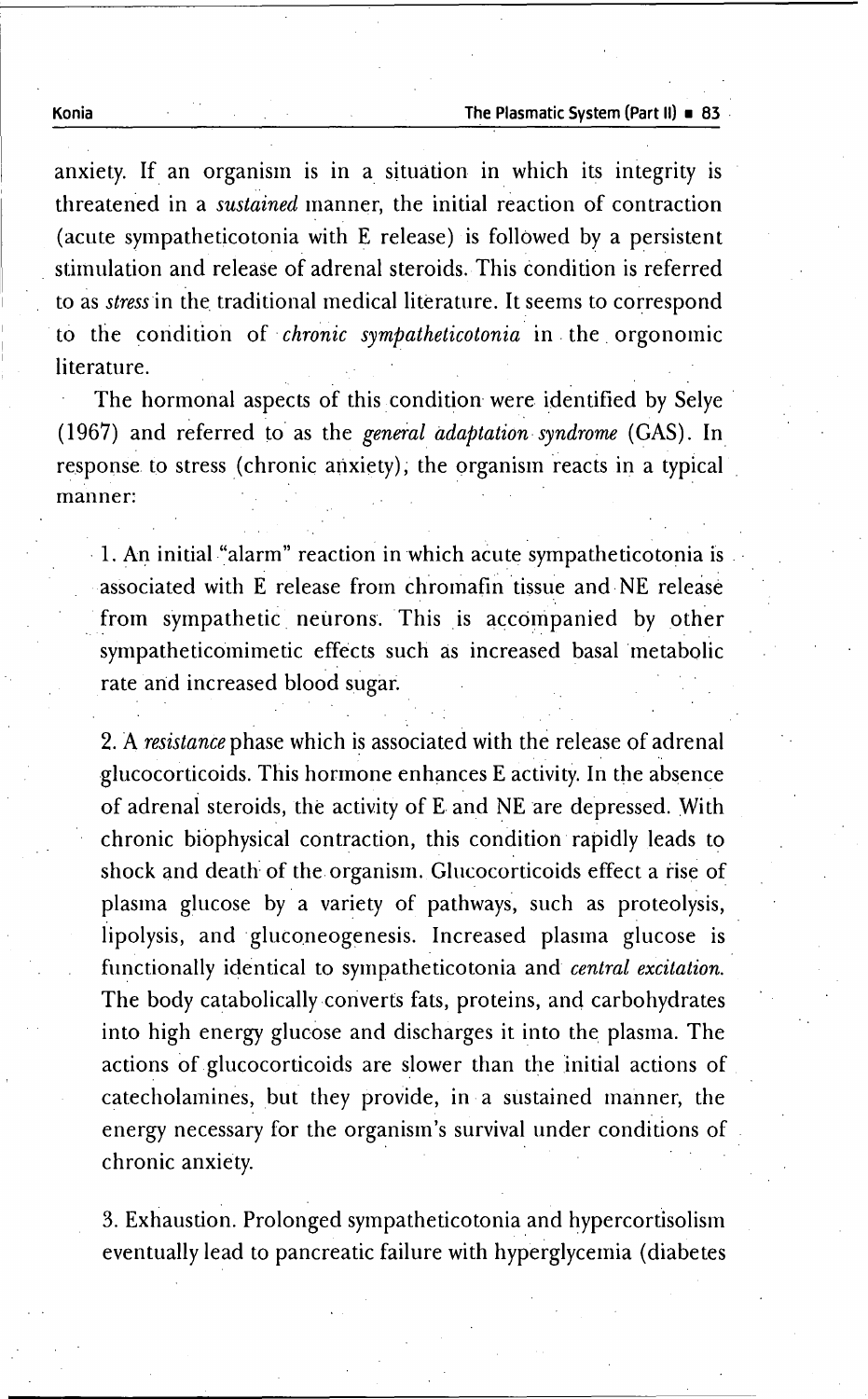mellitus}, failure of the immune system, chronic muscular hypertension with muscle wasting, and other signs of sympathetic hyperactivity such as gastrointestinal ulceration.

Both aldosterone and cortisol are functionally related to· the action of the pituitary hormone ACTH, a sympathomimetic substance. Although not included as part of the GAS, the effects of aldosterone should be considered in the process of chronic sympatheticotonia. since, under conditions of chronic stimulation, it, too, is part of the total picture of biophysical contraction. Through its action on sodium retention and potassium loss, plasma volume is increased. This condition is functionally identical to *central excitation and charge* in which fluids are retained within the organism's core-a sympathetic function.

Under conditions of biophysical expansion, the organism is in a state of parasympatheticotonia, a state of peripheral excitation. Accordingly, the above hormone systems involved with biophysical contraction are inactive.

The manner in which the adrenal steroids are integrated with total organismic functions is given by the function of alternating opposition:

#### Stimulation

ACTH<br>(from pituitary gland)  $rac{\text{Stimu}}{\text{S}}$ adrenal steroids (glucocorti coids, mineralocorticoids)

Inhibition.

This system becomes activated under conditions giving rise to chronic anxiety.

#### **The Gonadal Hormones**

The functional identity and antithesis of the anatomy, physiology, and biochemistry of the male and female reproductive systems are : immediately apparent from embryological, physiological, and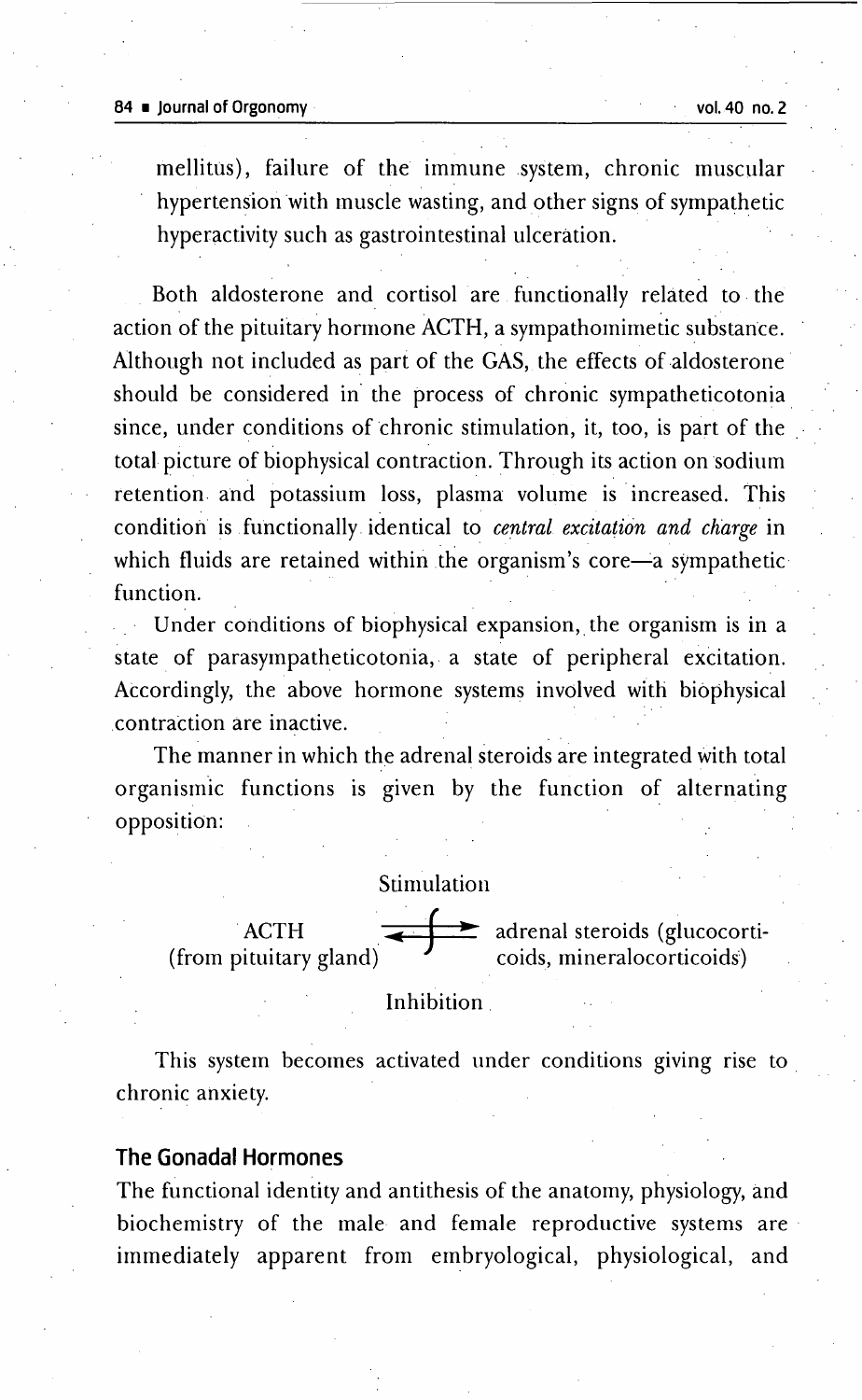Konia **The Plasmatic System (Part II) 85** 

gonadal hormones

endocrinological observation. We will confine this discussion to a brief summary of the endocrinological aspects of sexual functioning.

The same functional relationship that exists between the pituitary gland and the other target glands of the endocrine system is also seen with the pituitary gland and the gonads. That is, alternating opposition, expressed in the following equation:



In contrast to the thyroid and adrenal steroid hormones, however, the gonadal steroids, which include both the male and female hormones (testosterone, estrogen, progesterone), are all derived from the *expansive* functions of the organism, which include the growth and development of the male and female sexual organs and the organ functions involved with reproduction, pregnancy, parturition, and lactation. Since gonadal steroids are parasympathomimetic, they are  $\cdot$ immunosuppressive.<sup>3</sup>

Expansive effects of gonadal steroids, other than those on the sexual apparatus, are summarized below:

<sup>3</sup>See the first article in this series, "The Plasmatic System (Part I): The Immune System," *Journal ojOrgonomy* 27(1), (1993), and republished in 40(1), 2006.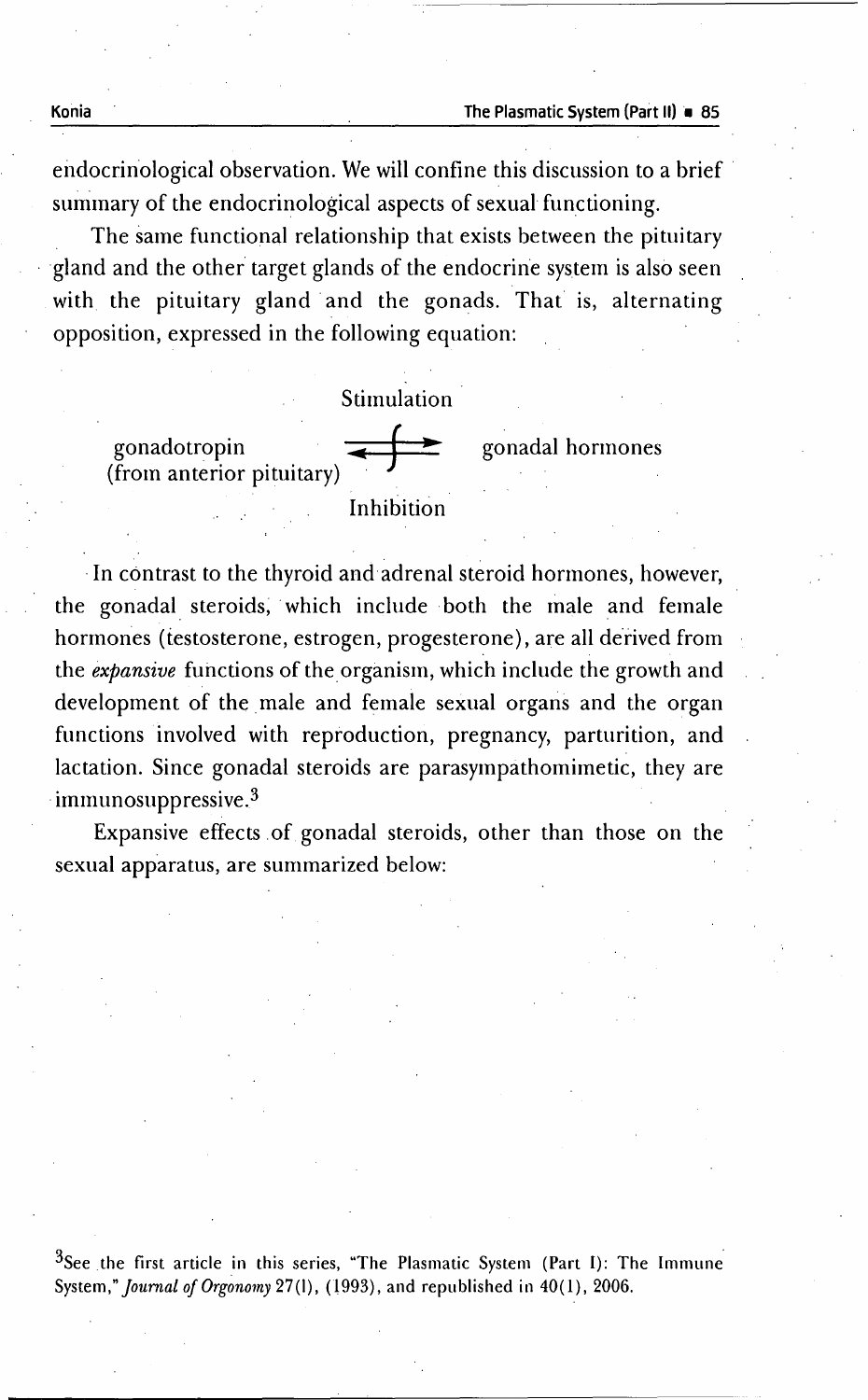MALE (Testosterone)

1. Increased muscle mass due to nitrogen retention and protein synthesis

2. Increased motor neuron synaptic development involved with sexual activity.

3. Erythropoiesis

4. Bone deposition

FEMALE (Estrogen, Progesterone)

1. Female fat deposition, water, sodium retention in reproductive system (estrogen)

2. Weight gain (estrogen)

3. Maintain-bone deposition (estrogen) .

4. Decreased plasma cholesterol (estrogen)

. . .

. The contribution of the contribution of the contribution  $\mathcal{E}^{\mathcal{E}}_{\mathcal{E}}$ 

5. Development of secondary sexual characteristics .

5. Rise in BMR\* (progesterone) *\*Basal metabolic rate*

Mechanistic medical thinking incorrectly assumes that gonadal hormones are exclusively responsible for sexual activity. Although they are necessary for sexual functioning, the importance of unimpeded pulsatory activity of biological orgone energy is not recognized. In armored. individuals, genital gratification is disturbed even though. gonadal steroids may be within normal limits. Similarly. menstrual : disturbances (e.g., premenstrual syndrome<sup>4</sup> or PMS) which are indications of orgastic impotence, may occur without any abnormality in cyclic hormonal activity. Although hormonal function may. be essential, it is not a sufficient condition for sexual gratification.

Armoring of segments containing an-endocrine gland may give rise to an endocrinopathy. This will be discussed in a separate article.

#### **Summary**

The following considerations allow us to include the endocrine systems as part of the plasmatic system:

1. The endocrine system discharges its products (hormones). directly into the vascular division of the plasmatic system. It

<sup>4</sup>Premenstrual syndrome, a complex of symptoms, results from the blocking by pelvic armor of the energy discharge accompanying menstruation. The pelvic armor also blocks the energy discharge of the genital orgasm.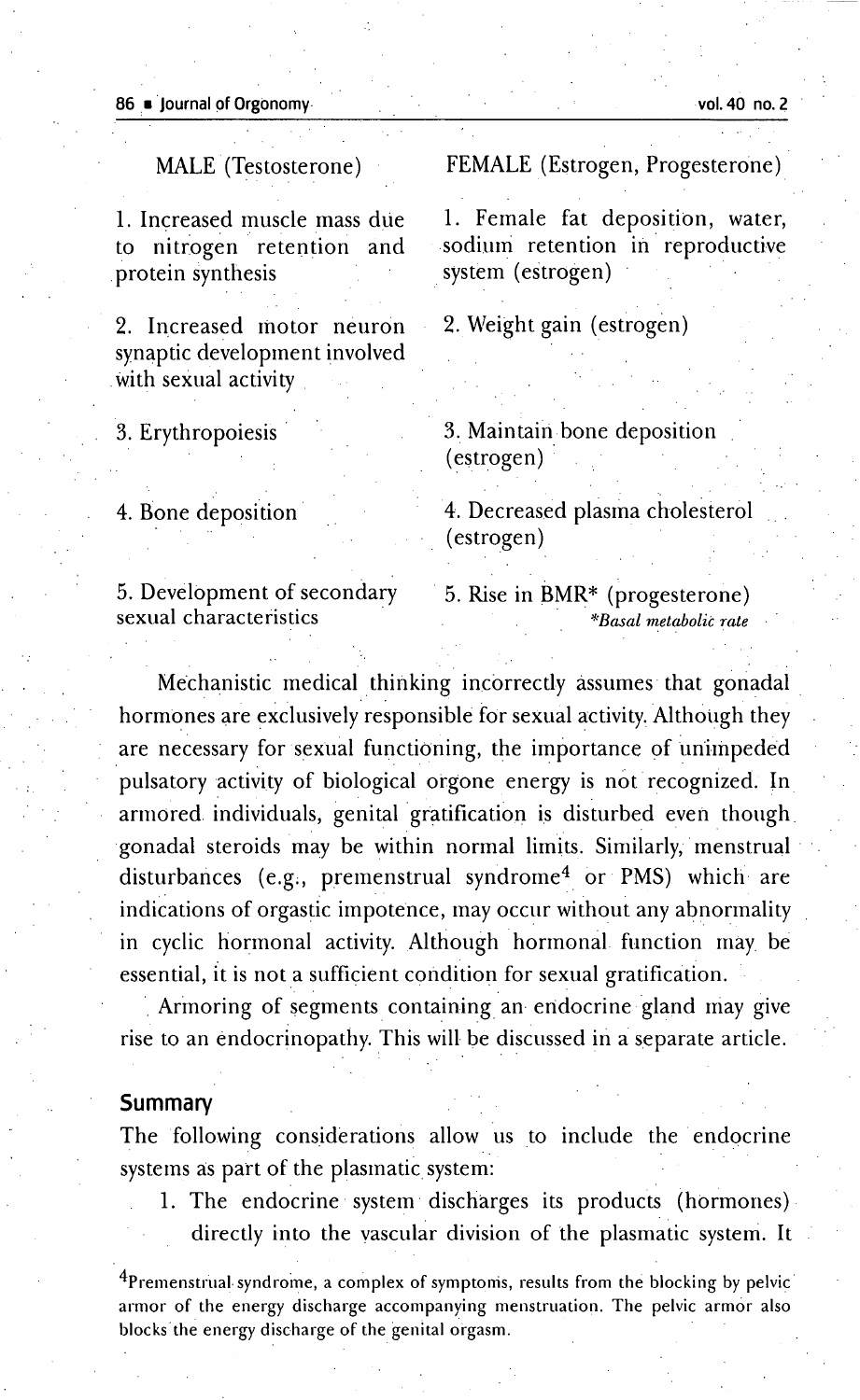usually functions. according to the principle of alternating opposition between expansion and contraction. At times, it : functions·synergistically.

- ··2. The presence of a portal system between the hypothalamus (which is part of the plasmatic system) and the anterior pituitary gland.
	- 3. The neural association between the hypothalamus and the posterior pituitary gland.
	- 4. The presence of tropic hormones within the hypothalamus itself which functionally interact with the hormones of the pituitary gland.
	- 5. The pulsatory nature of this interaction, as well as endocrine functions in general, which are an expression of the paired homogeneous functions of charge-discharge. .

The following table summarizes the relationship between the various. metabolic functions and the homogeneous functions of charge and . discharge in maintaining homeostasis.

| <b>METABOLIC</b><br><b>FUNCTION</b> | <b>PARASYMPATHETIC</b><br><b>FUNCTION (CHARGE)</b> | <b>SYMPATHETIC</b><br><b>FUNCTION (DISCHARGE)</b> |
|-------------------------------------|----------------------------------------------------|---------------------------------------------------|
| Glucose                             | Insulin<br>(Decrease plasma glucose)               | Glucagon<br>(Increase plasma glucose)             |
| Calcium                             | Calcitonin<br>(Decrease plasma calcium)            | Parathormone<br>(Increase plasma)<br>calcium)     |
| Sodium, Water*                      | Plasma decrease via<br>aldosterone inhibition      | Plasma increase via<br>aldosterone stimulation    |
| Glucose*                            | Plasma decrease via<br>cortisol inhibition         | Plasma increase via<br>cortisol stimulation       |
| Sex organs **                       | Increase gonadal<br>hormones                       | Decrease gonadal<br>hormones .                    |
|                                     |                                                    |                                                   |

\* Action via pituitary  $\geq$  adrenal cortex \*\*Action via pituitary<sub>z</sub>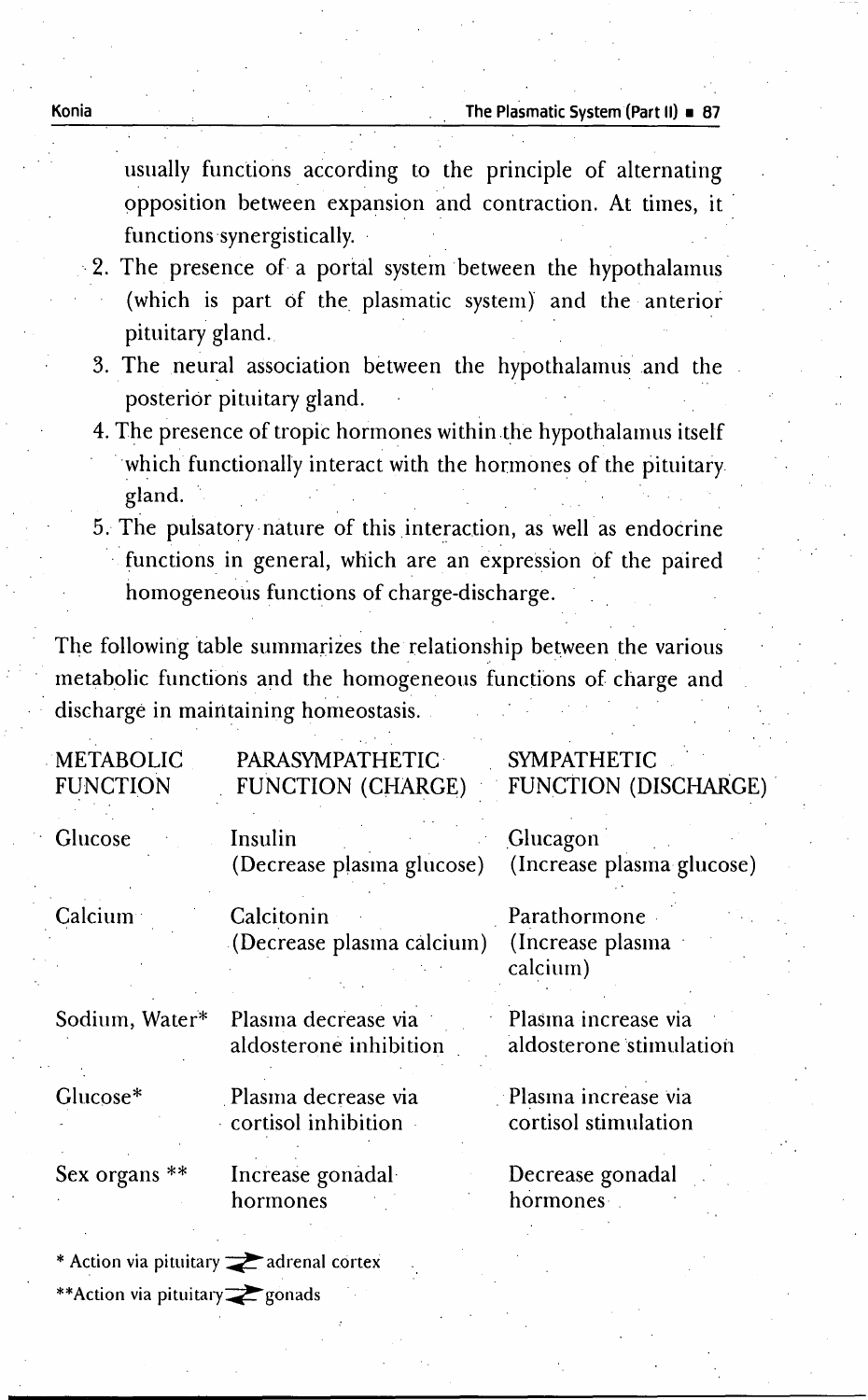#### 88 • Journalof Orgonomy vol.40 no. 2

. The contract of the contract of the contract of the contract of the contract of the contract of the contract of the contract of the contract of the contract of the contract of the contract of the contract of the contrac

#### **The Manifestations ofthePerceptual Function in Endocrinology**

. The contribution of the contribution of the contribution of the contribution of the contribution of the contribution of the contribution of the contribution of the contribution of the contribution of the contribution of

. In "The Plasmatic System (Part I): The Immune System," we briefly discussed the inadequacy of the mechanistic concepts of *recognition* and the *clonal selection theory* to explain the specificity of the antigen- . antibody reaction in acquired immunity (Konia 1993). Similar. mechanistic-materialistic concepts are used in endocrinology to .explain how specific biochemical receptors combine with specific hormones. The specificity of complex biological reactions requires that some form of"recognition" take place between hormones and the biological functions in. which they participate. Accordingly, mechanism ipostulates specific mechanoreceptors, baroreceptors, chemoreceptors, osmoreceptors, etc., each capable of being "sensitive" to a specific physical or chemical modality.

Functional thinking views these mechanistic theories as only partially correct since the perceptual function cannot originate from structural elements but must arise from mass-free bioenergetic functions. Perception appears when mass-free orgone energy first differentiates into living matter. On the deepest level of biological functioning, whether in an ameba, a jellyfish or the ANS, there is only pulsation. The *perceptual function* of orgone energy is simply manifested as pleasure accompanying expansion and anxiety or fear accompanying contraction;

With the increase in orgonotic charge accompanying phylogenic . development of more specialized biological systems 'and functions, *the perceptual function also becomes more specialized according to. the specific functions of the organism accompanying these more developed functions.* With the development of a mesoderm, for example, muscular and vascular tissues are added to the simple functions of the expansion (pleasure) contraction (anxiety) antithesis. As a result, the expression of rage with its accompanying *perception*, first appears in the living organism.<sup>5</sup>

In the realm of purely *somatic* events, the perceptual function also becomes more specialized as biological reactions become more specific. The specificity of biological functions in the somatic realm necessitates that the perceptual function becomes highly

5Emotions are a manifestation of the perceptual function in the *psychic* realm.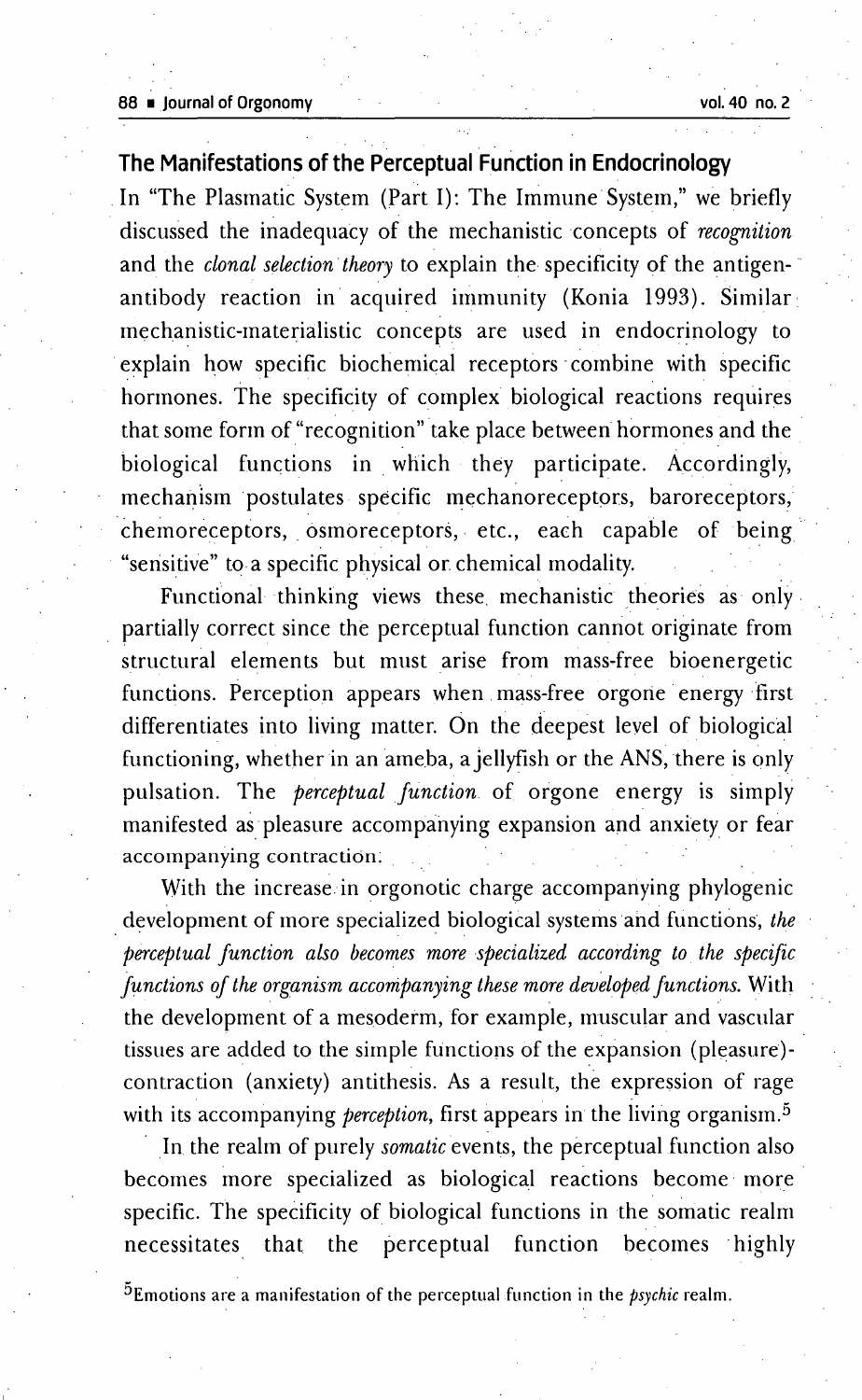structuralized. Perceptual specificity is determined by the specialization of somatic energy functions.'

In physiological processes regulated by hormones, for example, there are receptors both within the cell and on the cell surface that are a manifestation of the perceptual function of orgone energy involved with highly specific biochemical events. Mechanism views the function of these receptors in an exclusively mechanical fashion-stimulusresponse. This misses its essential perceptual nature, which is ultimately derived from mass-free orgonotic functions in the primary mass-free realm.

We assert that orgone energy of the receptor site perceives the specific biochemical substance (hormone) that functions in response to it. Contact between the perceptual function of the receptor and the excitatory function of the hormone or other biochemical substances is necessary before the specific biological function occurs.

orgonotic contact between receptor (perceptual function) receptor and hormone hormone hormone (excitatory function)

With hormone-receptor contact, the highly specific cascade of biochemical events related to the biological hormonal function is effected.

Functional thinking allows the numerous specific biochemical reactions to' be placed within this framework. This consists of understanding the development of biological function from simple- to complex. Admittedly, this is a highly ambitious project; Its accomplishment will provide a deeply satisfying comprehension of biological functions that is superior to current mechano-mystical theories.

#### **References**

Bernard, C. 1965. *Introduction A l'Etude de la Medicine Experimentale.* Paris: J.B. Balliere et fils.